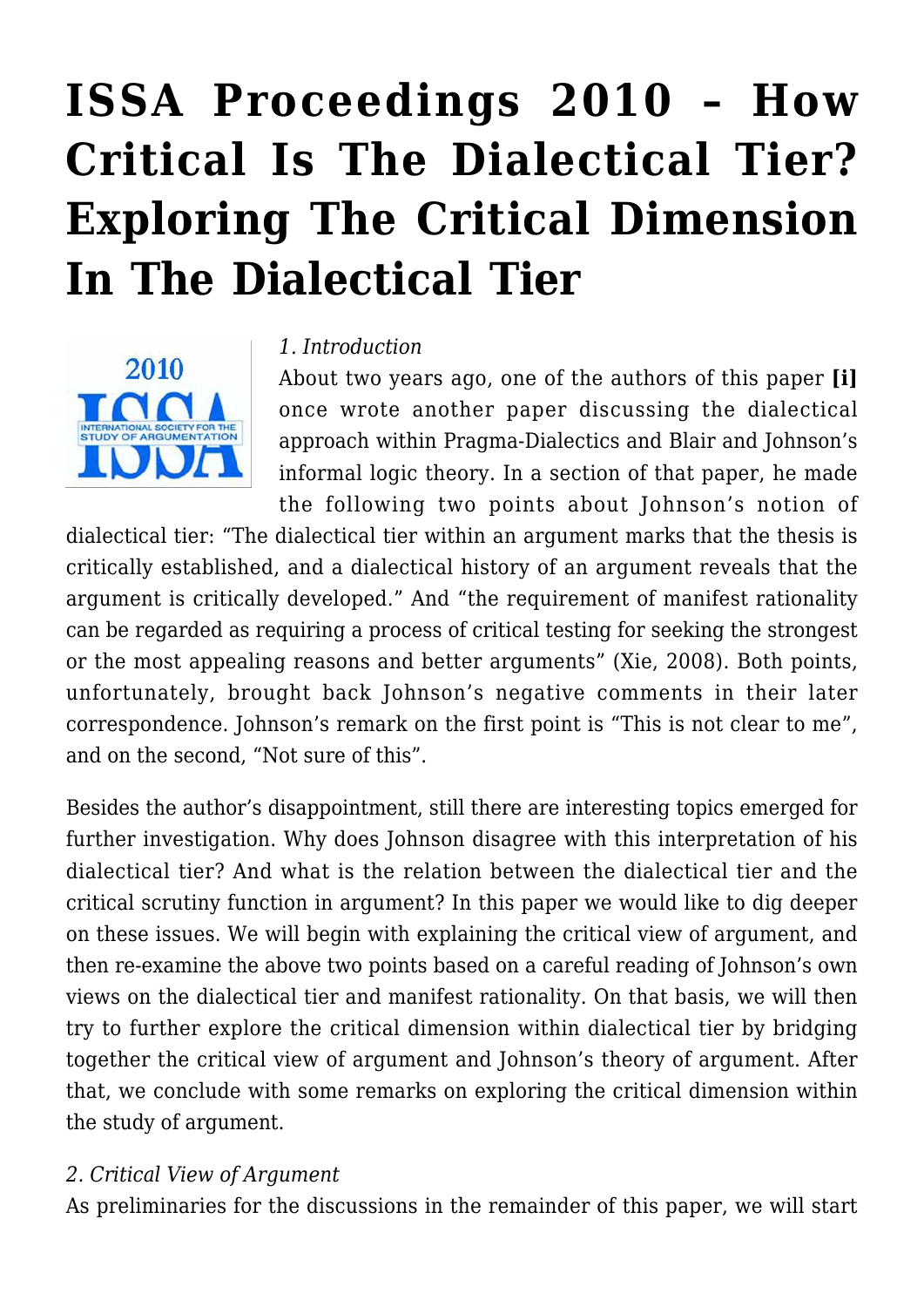by making it clear what we mean by "*critical*". By this term we want to refer to a view of argument, which claims that arguing for a thesis involves taking into account not simply the reasons *in favor of* it but also (some) reasons *against* it. To further articulate this *critical* view of argument, we will unpack it into three specific but related levels in our understanding of argument.

First, it is nearly superfluous to say that arguments need to take into account reasons in favor of the conclusion; and this has already long been well recognized in our understanding of argument. However, there has also been another strand which values arguments as taking into account of reasons against the conclusion. As Keith has observed, "only the participation of the other in resisting, contesting and challenging the claims" can make argument distinguished from persuasion (Keith 1995, p. 172). And Meiland put forward a similar idea in this way, "the fundamental idea behind all argumentation is this: a possible reason that survives serious objections is a good reason for accepting the belief in question" (Meiland 1981, p. 26). These ideas, as we understand, could be phrased more briefly as this: arguments are *intrinsically or conceptually critical*.

Second, besides the reasons in favor of the conclusion, why should we bother to take into account reasons against it? The most natural answers are, to improve the strength of argument, by testing and detecting possible flaws in our ways of arguing, or/and to make a better case for the thesis defended in the argument, by rejecting opposing points of view and by weighing and balancing positive and negative considerations. To cite Scott's words, arguments "must be extended in testing, not only for consistency, but also toward completeness" (Scott 1987, p. 68). That is to say, more specifically, to function persuasively or to better achieve its pragmatic and practical goals, the act of arguing should involve a process of critical scrutiny to seek for the strongest or most appealing reasons and better argument. Hence, not only the criticisms and other forms of reasons against the conclusion "relate to the creation of argument and the being of argument" (Scott 1987, p. 70), but also the arguments themselves are *generically and functionally required to be critical*.

Third, it has also been long acknowledged that a key indicator of argument's cogency is how well or adequately it can, or actually does, take into account of reasons against its conclusion. Toulmin has endorsed this idea when he claimed that "a sound argument, a well-grounded or firmly-backed claim, is one which will stand up to criticism" (Toulmin 1958, p. 8). So does Perelman when he makes it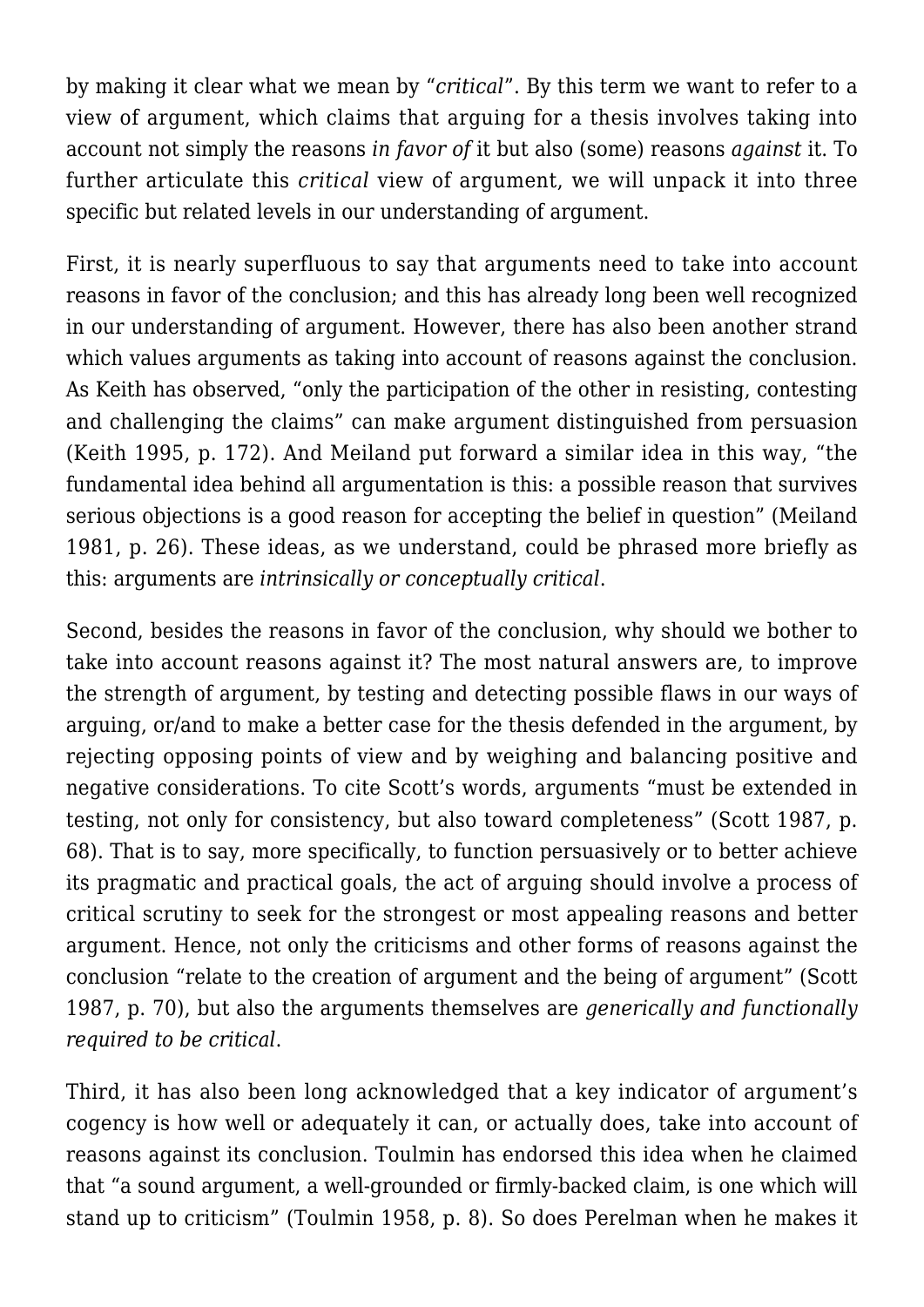clear that "the strength of an argument depends…upon the objections; and upon the manner in which they can be refuted" (Perelman 1982, p. 140). The idea underlying these views is that arguments are *normatively appreciated to be critical*.

All these three points, that arguments are intrinsically or conceptually critical, generically and functionally required to be critical, and normatively appreciated to be critical, are the embodiment of the critical view of argument we are going to discuss in this paper. They are closely interrelated, but can be endorsed separately and differently by scholars in their diverse theories of argument. But, are we here just confusing, as many might be wondering, the famous distinction of argument as process and argument as product? We believe this is a fair but misleading question, but still some further clarifications are indispensable. Firstly, the critical view of argument we explained above is not some new conceptualization of argument, but, to some extent, a general and overall view or perspective, from which we could understand our practice of arguing by specifying or emphasizing some of its particular aspects or characteristics. In particular, the critical view of argument gives prominence to the critical scrutiny function of argument (i.e. through taking into account both reasons in favor of and reasons against its conclusion), and stresses some specific features related to this function (e.g. normatively appreciated to be critical). Given this clarification, we might say that a critical view of argument could be comparable to a *rhetorical* view of argument or a *dialectical* view of argument, which also focus on some particular function of argument and its related characteristics. Secondly, the distinction of argument as process/product is another, nevertheless quite different conceptual framework to understand our practice of arguing. It has a special focus on the different stages or phases of the production of our argument. Therefore, it is now easy to see that these are two distinct theoretical ways of analyzing argument. They are overlapped or interlaced framework since they are all about understanding our practice of arguing, but they could not be confused as the same. More specifically, the critical view of argument could be embodied in both the product and the process level of argument, as we have just spelt it out in this section**.[ii]**

## *3. How Critical is the Dialectical Tier?*

After a general clarification of what we mean by "critical", now we turn to Johnson's original notion of dialectical tier. According to his pragmatic theory of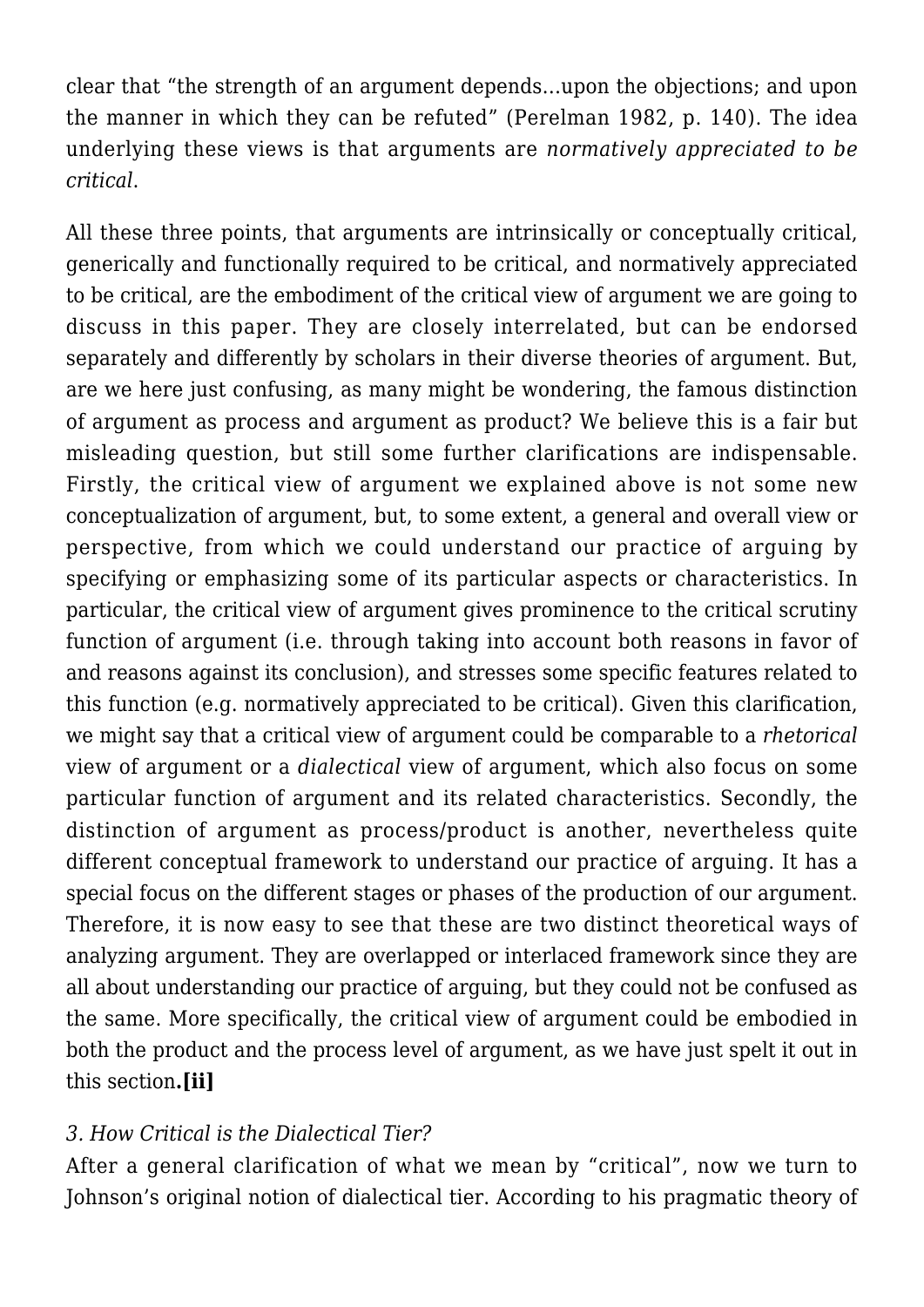argument, a complete or paradigmatic argument has an "illative core-dialectical tier" structure. Based on this new concept, an argument needs not only an illative core, in which the arguer puts forward the reasons that support the thesis in argument, but also a dialectical tier, in which the arguer anticipates and defends against existent or possible objections and deals with the alternative positions that are incompatible with or threatening to the establishment of the thesis (Johnson 2000, pp. 164-169). Moreover, within this dialectical tier, the arguer discharges his/her dialectical obligations and fulfills the requirement of manifest rationality, and thereby exhibits himself/herself as a competent practitioner of argumentation.

Considering that objections normally present challenges, difficulties or possible impediments to the argument's achieving its purpose, and given that alternative positions usually bring the arguer some counter-considerations about his/her argument or conclusion, we can easily tend to understand both of them as materials negatively relevant to the argument, i.e. both of them function as reasons/considerations *against* the tenability of the conclusion in argument. Given this understanding, it will be so natural to link the dialectical tier with the critical view of argument. We can easily think that including the dialectical tier within an argument indeed shows that the conclusion is *critically* established, since it indicates so obviously our taking into account not only the reasons *in favor of* the thesis, but also (some) reasons *against* it.

This interpretation also appears to have some plausibility within Johnson's own articulations in his theory. Firstly, Johnson claims explicitly that arguer must take account of objections and opposing points of view when constructing arguments (Johnson 1996b, p.107), holding that "they are not supererogatory efforts", but some kind of "dialectical obligations" (Johnson 2000, p. 157). It is in this way that the need to discharge these obligations renders necessity to the presence of dialectical tier within the concept of argument, and consequently, arguments without dialectical tier are suggested to be regarded as "unfinished, incomplete" (Johnson 2000, p. 166). So it seems reasonable to say that Johnson has endorsed the view that arguments are intrinsically or conceptually critical. Secondly, Johnson also holds that "criticism and revision are both internal to the process of arguing. They are not externalities that may or may not happen…they are integral parts of the process of arguing" … and "[in the practice of argumentation] … the strength of the better reasoning, and that alone, has determined the outcome"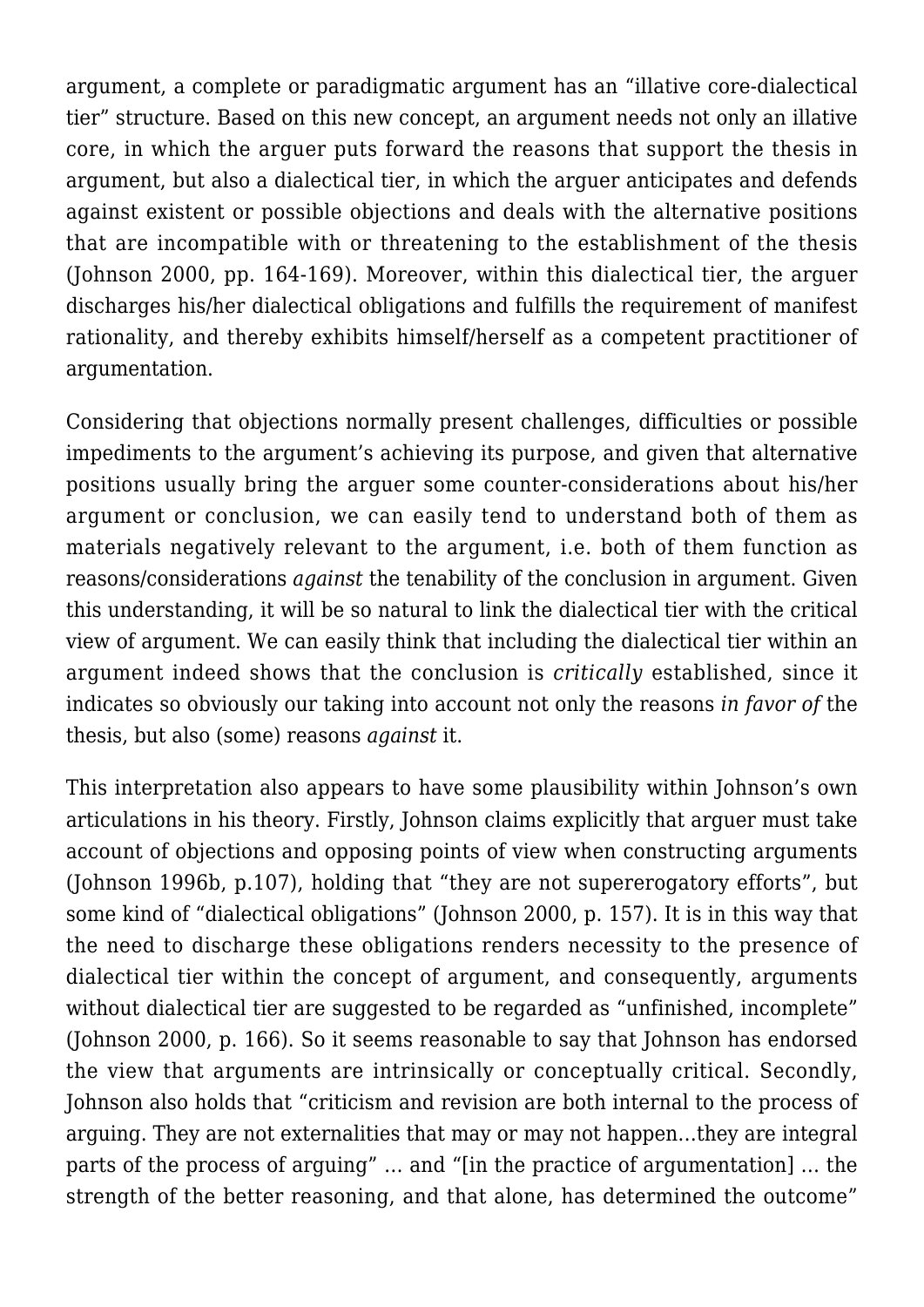(Johnson 2000, pp. 157-160). So it seems likewise to be the case that Johnson approves the idea that arguments themselves are generically and functionally required to be critical. Thirdly, Johnson also believes that "a controversial thesis can not be adequately supported if its supports failed to surpass its objections and alternative positions" (Johnson 1996b, p. 107), and sees the ability of an argument to withstand objections and criticisms as a crucial test of its real value, "the test of the argument is a strong objection, the stronger the objection, the better the test" (Johnson 2007b). From this we could find as well that Johnson is apt to accept the idea that arguments are normatively appreciated to be critical. Based on these observations, can we then conclude, as we expected, that the notion of dialectical tier indeed embodies or manifests the critical view of argument? Here Johnson's own answer is a negative one, as already hinted in our introduction, "not sure of this." We might wonder, however, for what reasons does he think it is not sure? And where and why do the dialectical tier and critical view of argument go apart?

To answer these questions, we need to further reveal another part of the story in Johnson's theory. That is, Johnson indeed intends to require that "the arguer responds to all materials, if possible" (Johnson 2001). By "all materials", he requires the arguer to deal with positive and neutral materials which are simply questions or which only aim at clarification or understanding (Johnson 2001). Moreover, he still claims that "the arguer must respond even to criticisms which he believes (or knows) are misguided" (Johnson 1996b, p.108), or he/she must respond to all those objections "the audience is known to harbor, whether reasonable or not" (Johnson & Blair 2006, p. xv). Besides, he also believes that the arguer is obliged to respond an objection "even though he might well be justified in not responding to it." (Johnson 2001) Or, "we would expect to hear how an arguer handles a well-known objection, even if it is not likely to cast serious doubt on the cogency of the argument" (Johnson 2000, p. 333).

By revealing these possibilities that in dialectical tier the objections which are neutral, misguided, unreasonable or unlikely to affect the cogency of our argument will all be dealt with, we have to admit, contrary to our expectation, that Johnson's notion of dialectical tier does not embody our critical view of arguments, neither does the presence of dialectical tier really indicate that the conclusion is critically established. Within the critical view, although we value the process of critical scrutiny intrinsic in argument and truly appreciate the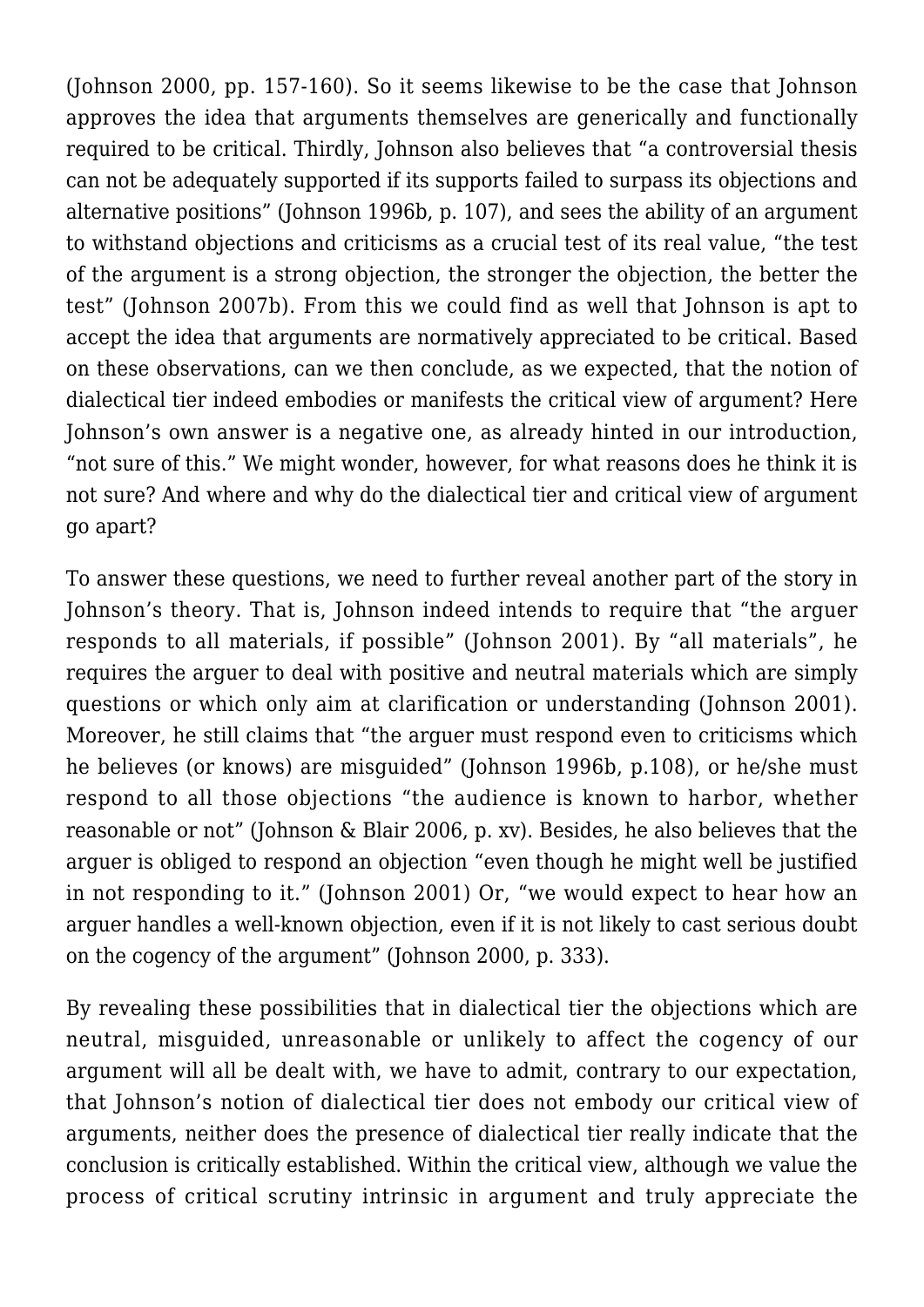constructive merits of reasons against the tenability of the thesis in question, only those reasons which are relevant to the establishment of our thesis or to the improvement of the strength of argument require and deserve our concern. In other words, we need to take account of reasons against our thesis, but we only do that subject to the purpose of seeking the strongest or most appealing reasons to make a better argument for our thesis in question. More specifically, the process of critical scrutiny only consists of weighing and balancing positive and negative reasons from which we can directly or indirectly gain improvements or revisions for our argument. However, materials like misguided, unreasonable objections and those which are unlikely to affect the cogency of our argument are essentially irrelevant, thus they have no constructive values with respect to the improvement of our argument. Therefore, within a truly critical view of argument, those materials do not require or deserve our concern to deal with in the process of critical scrutiny. Given this clarification, now it could be confirmed that, in spite of their *prima facie* similarities, Johnson's notion of dialectical tier does not accord with the critical view of argument.

But, we may still wonder, why does Johnson intend to include responses to those materials as internal to the process of arguing, even though responding to them would bring no revisions and betterments to our argument? Moreover, the efforts of dealing with those materials would even possibly and easily turn out to be a risk of wasting arguer's energy and cognitive resources, but why does Johnson still want to regard those efforts as obligatory but not supererogatory? To resolve these doubts, we need to further investigate Johnson's understanding and justification of dialectical tier. And by probing into these issues, we can also better reveal the deep discrepancies between dialectical tier and critical view of argument.

## *4. Why the Dialectical Tier is not Critical?*

The notion of dialectical tier, needless to say, is one of the most controversial topics in recent argumentation studies, "no other concept in the recent literature on argumentation has attracted so much notice" (Leff 2003). Among a lot of disputes surrounding it, Johnson took pains to clarify, revise and justify his own ideas. We will in this section investigate his justification of arguer's dialectical obligations, which emerges as pivotal with respect to our current discussion. If there are no obligations incurred to the arguer to respond dialectical materials, there will obviously be no inclusion of dialectical tier within argument. And what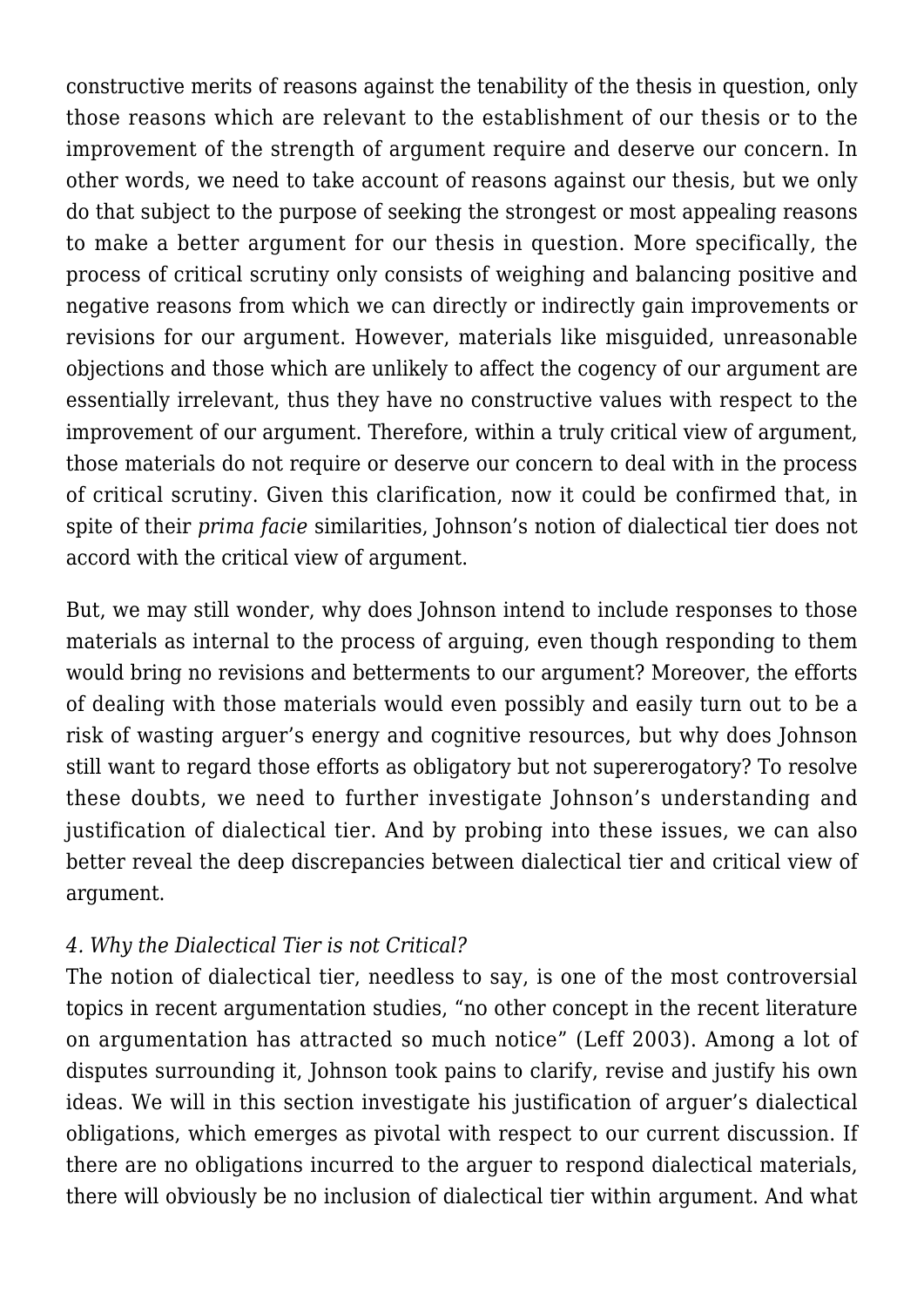kinds of materials are in need of response in such a tier will surely depend on why and how these obligations are incurred.

In the development of his theory, Johnson used different strategies to justify dialectical obligations. At the very beginning, dialectical obligations come from the requirement of *sufficiency*. It is initiated from the consideration of, or the need of "defending your (own) argument" when constructing arguments (Johnson & Blair 1983, p. 195). Later it is required explicitly as "obligations" when he (and Blair) started to treat argumentation as dialectical (Johnson 1996b, p. 100). As he puts it, it is an "*aspect of sufficiency*" which makes arguer obliged to include defenses against actual and possible objections. Otherwise an argument will not only fail to be a good one because of being "in violation of the sufficiency requirement", but will also be regarded as "incomplete" (Johnson 1996b, p. 100).

However, a few years later, Johnson proposed "*dictates of rationality*" as a related but slightly different justification for dialectical obligations. "If the arguer really wishes to persuade the other rationally, the arguer is obliged to take account of these objections, these opposing points of view, these criticisms", and "if she does not deal with the objections and criticisms, then to that degree her argument is not going to satisfy the dictates of rationality" (Johnson 1996a, p. 354). But what kind of rationality is coming to dictate? Johnson believes that a "bare-bones specification of rationality" will be adequate and could allow him to develop his own theory of argument. It is "the disposition to, and the action of using, giving and-or acting on the basis of reasons" (Johnson 2000, p. 161). Based on this understanding, rational arguers are those who have "the ability to engage in the practice of giving and receiving reason" (Johnson 2000, p. 14). Accordingly, following the dictate of this rationality, arguers are required, obviously and naturally, to give (good) reasons, and only use (good) reasons, to justify or defend their thesis in the practice of argumentation. However, but why do we still need to, and even be obliged to, consider negative reasons, or to deal with objections and alternatives? Considering and dealing with them are obviously not only efforts of giving and using reasons, but indeed efforts of providing *more* reasons, and efforts of giving and weighing *different kinds of reasons*?

The answer was finally given, a few years later, when Johnson realized that "the idea of rationality alone cannot illuminate the practice of argumentation" (Johnson 1996b, p. 114). He then started to construct his new idea of argument as *manifest rationality*, with which he tried to characterize argument as "patently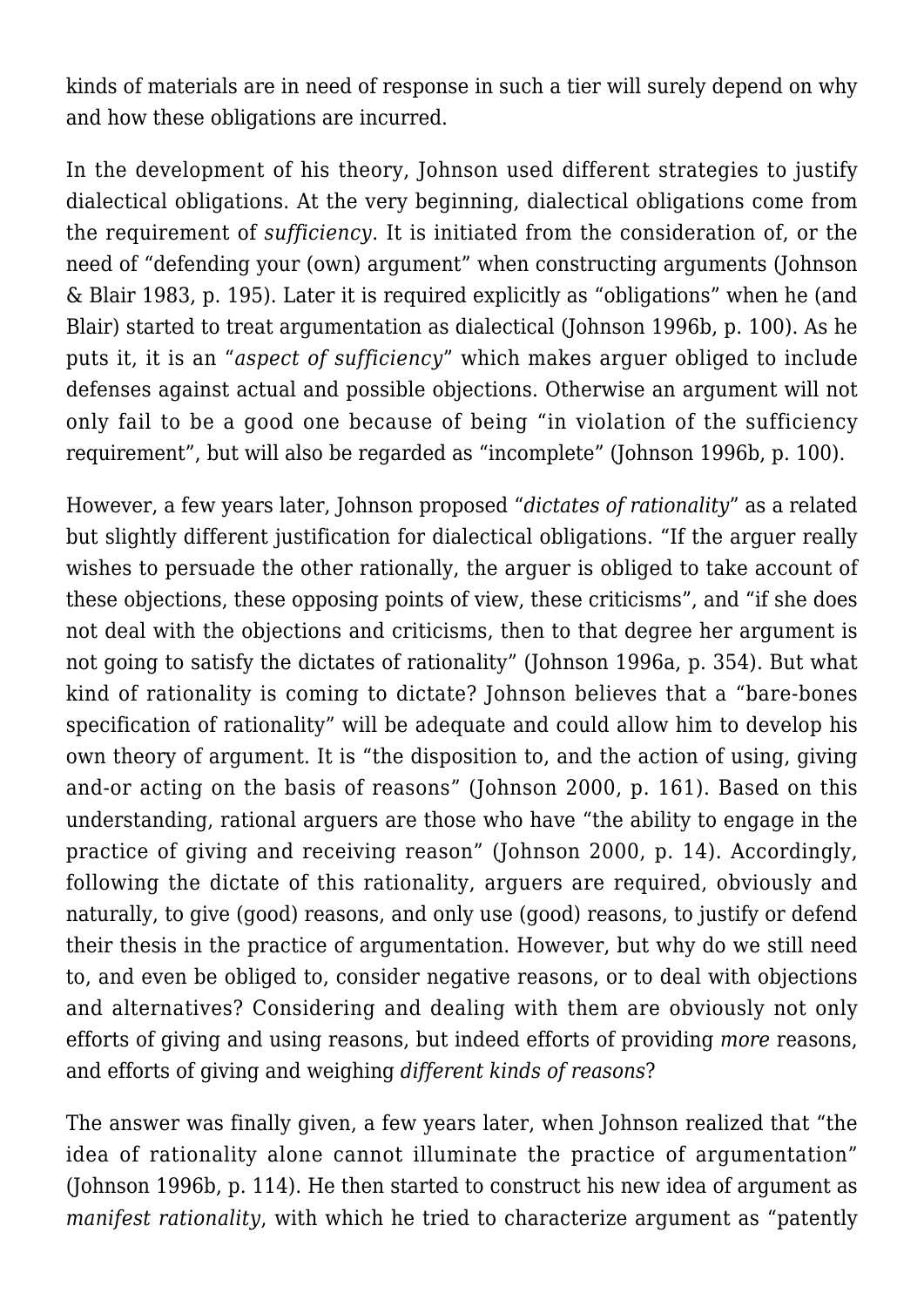and openly rational". More specifically, "it would not only be rational, it must also be seen to be/appear rational". By this characterization, he claimed that "participants in the practice of argumentation not only exercise their rationality but they need to be seen to be so doing" (Johnson 2000, p. 164). Furthermore, arguers are required to care about both "the inner reality and the outward appearance" of argument, and to "exhibit what it is to be rational" in a way of "to give reasons; to weigh objections; to revise over them or to reject them", because "all of this describes a vintage *performance* of rationality" (Johnson 2000, p. 163). This articulation of manifest rationality provides Johnson a better way to justify dialectical obligations: "if the arguer were obligated only by the dictates of rationality (rather than those of manifest rationality), then one might ignore criticism" (Johnson 1995, p. 260). Finally, "manifest rationality is why the arguer is obligated to respond to objections and criticisms from others, and not ignore them or sweep them under the carpet," because otherwise "it would not only not *be* rational; it would not *look* rational" (Johnson 2000, p. 164, italics original), and it would become "in most contexts, a failure not just of rationality but to make that rationality manifest" (Johnson 2007a).

At the end of this brief detour on Johnson's justifications of dialectical obligation, we come to the finding that his ultimate explanation and justification of dialectical obligation rely on his characterization of *manifest rationality*. It is by this requirement that we can incur dialectical obligations upon arguer and explain the necessity of dialectical tier. Moreover, based on these observations, our primary issue of probing into the discrepancies between dialectical tier and critical view of argument could also be better illuminated now. As Johnson has made it clearly, "The constraint I call manifest rationality requires that the arguer respond to all material, if possible. If there is an objection and the arguer doesn't respond to it, then even though he might well be justified in not responding to it, the argument will not have the appearance of rationality" (Johnson 2001). And it is "from the perspective of the requirement of manifest rationality, the arguer is obliged to respond even to criticisms that are regarded as misguided, because to ignore such criticisms compromises the appearance of rationality" (Johnson 2000, p. 270).

As indicated by Kauffeld, Johnson has assigned, by his characterization of manifest rationality, "the priority to rationality as the primary internal good realized through the activity of argumentation", thus "supposes *a priori* that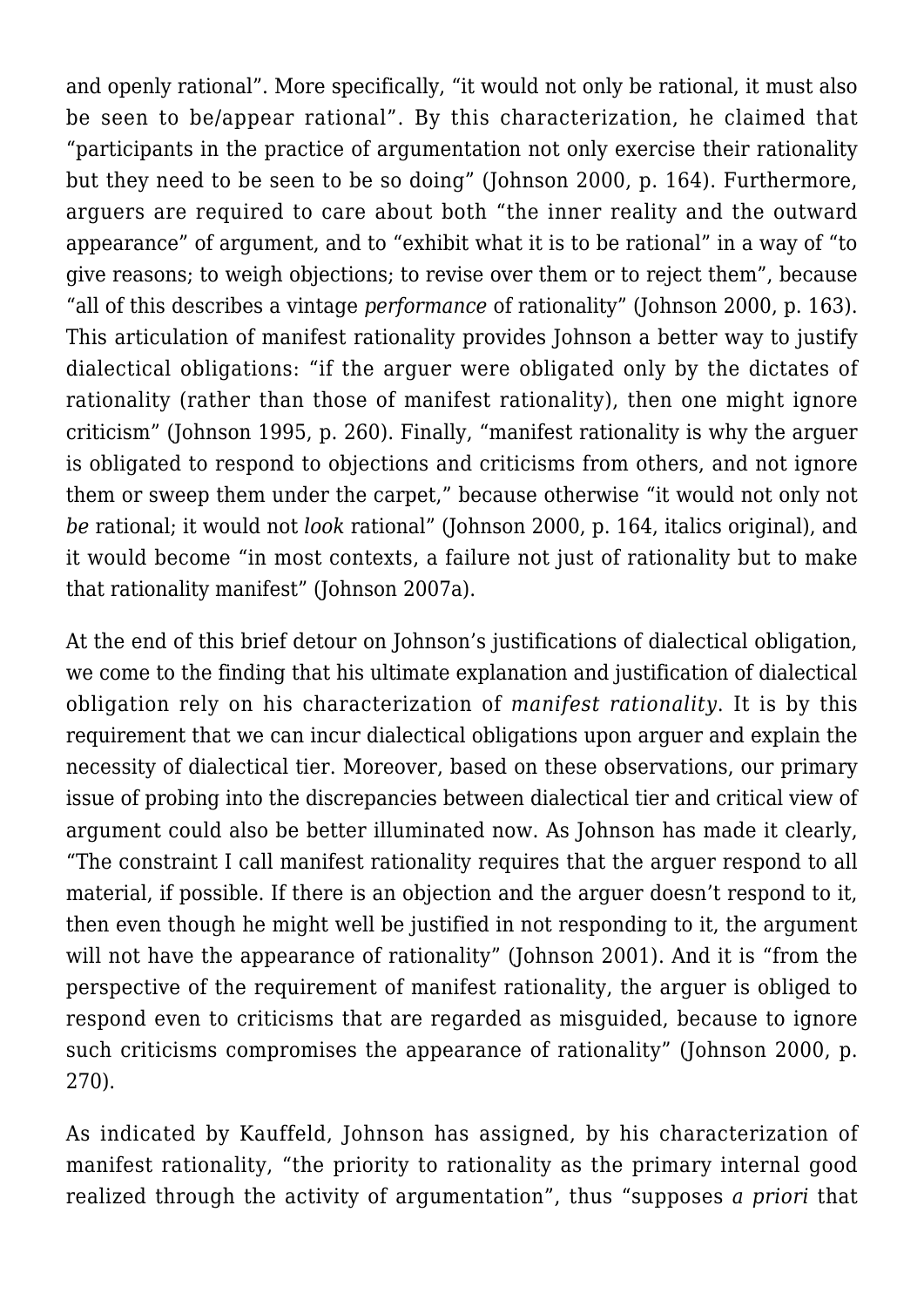argumentation is governed by an overriding commitment to rationality which identifies its practitioners and dictates their probative obligations" (Kauffeld 2007). We agree with this analysis, and will further demonstrate that this is where Johnson's dialectical tier and the critical view of argument start to diverge from each other. In our practice of argumentation, while the critical view of argument assigns the uppermost importance to the seeking for the strongest or most appealing reasons and better argument, Johnson gives priority to making manifest our rationality over the improvement of argument quality. In his theory, arguing means not only to persuade the other, but to "rationally persuade the other". And "rationally persuade the other" requires not only the arguer to use good reasons or better argument, but at same time, to cherish rationality and to increase the amount of rationality in the whole world. In other words, in the process of arguing there is a more important underlying presumption that "the arguer and the critic have each *exercised reasoning powers*" (Johnson 2000, p. 162, italics added). Accordingly, it is by this reason we can better understand Johnson's inclusion within dialectical tier of the responses to materials which are not directed or relevant to the betterment of argument. Because, "if the critic's objections have been found wanting, then the arguer will have to exercise his reasoning powers to show this…" (Johnson 2000, p. 162). As a result, a judgment that an objection is misguided may have been well established, from which not only the arguer makes his rationality/reasoning power exercised and manifest, but also that his critic will learn something thereby improve his own rationality/reasoning power. As Johnson has envisaged, "if it turns out that criticism is easily responded to, then the critic will have learned that the criticism was not so good", or "the respondent realized that the point of her criticism is not able to devastate the opponent, nor yet the argument" (Johnson 2001). And in this way, more importantly, "the participants are more rational and the amount of rationality has increased," and in the end "the world becomes a slightly more rational place" (Johnson 2000, p. 162).

#### *5. Why not Make Dialectical Tier Critical?*

Although manifest rationality counts as the most essential groundwork for Johnson's articulation and justification of dialectical tier, many argumentation theorists, strangely and interestingly, are apt to discuss Johnson's notion of dialectical tier while brushing aside his idea of manifest rationality. Given that this idea actually explains where and why his theory and the critical view part their company, in this section we intend to scrutinize it further with a critical eye.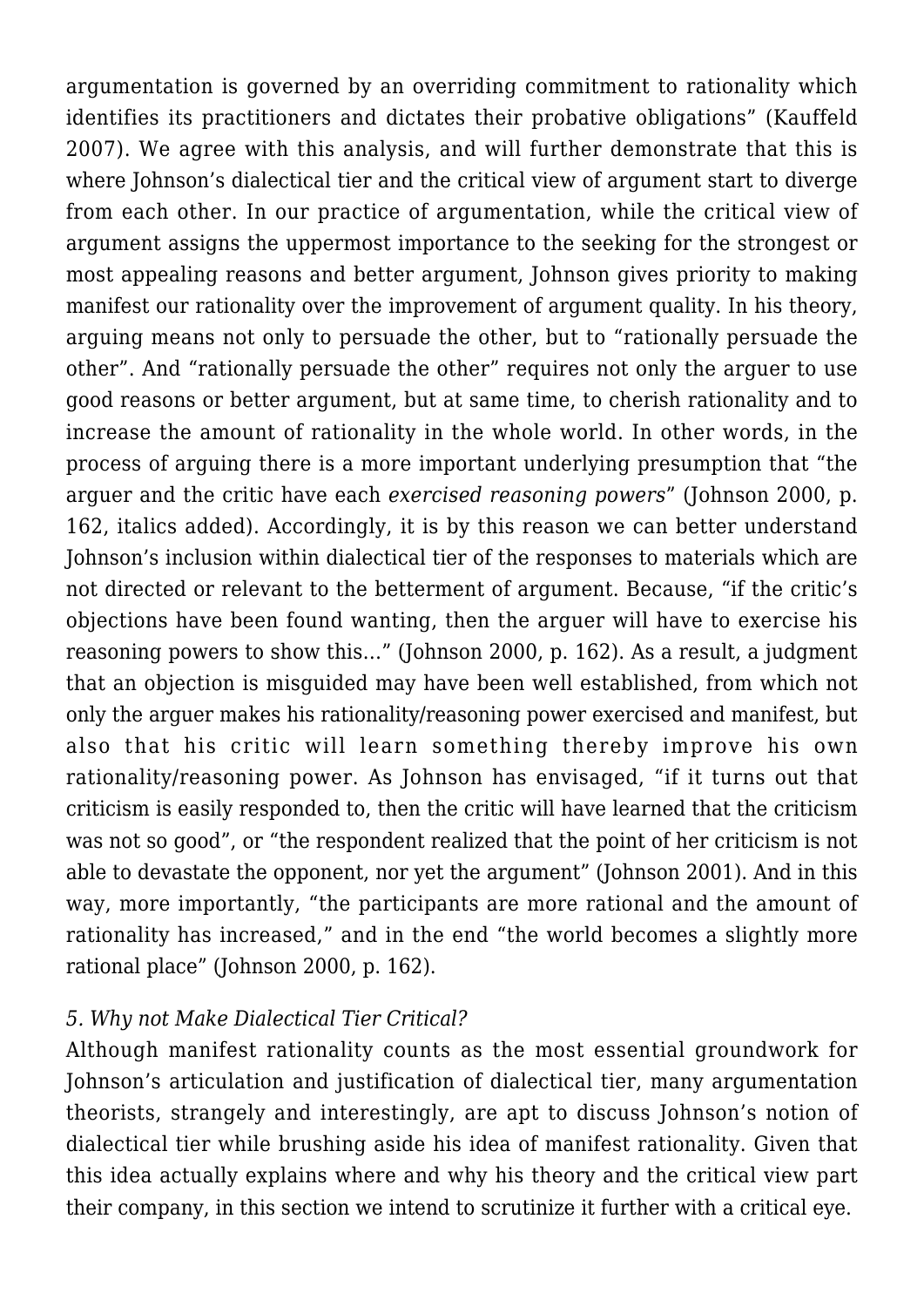Johnson's justification of dialectical obligation by conceiving argument as manifest rationality is unique and theoretically coherent. If argument is really an exercise of manifest rationality which requires its participants to make their own rationality manifest and improved, and to make the amount of our rationality increased, then a dialectical tier is undoubtedly needed for our conceptualization of argument. And so do the arguers have obligations to respond all materials where there is any possibility to get our rationality manifest, exercised and increased. However, in order to make this line of justification more persuasive and adequate, we think still more developments or even revisions are needed. To achieve this goal, we will try to bridge and integrate the dialectical tier with the critical view of argument, in the following two respects.

The first aspect on which we want to cast our doubt is concerning the *rationality* at play in Johnson's theory. Johnson understood rationality as "the disposition to, or ability of using, giving, and-or acting on the basis of reasons", and accordingly "to be rational means to be able to engage in the giving and receiving of reasons" (Johnson 2000, p. 14). On that basis, argumentation is seen as an exercise of manifest rationality which is valued by its *virtu* of embracing, cherishing, increasing and exhibiting rationality (Johnson 2000, pp. 162-3). However, when we take into considerations of dialectical materials, no matter they are relevant or irrelevant, and no matter whether dealing with them leads ultimately to the revision of argument or to the exercises or improvements of someone's reasoning power, but do these efforts really make manifest the above kind of rationality and result in our being more rational in Johnson's sense? We suspect that by dealing with dialectical materials we do much more than that. First, as Ohler has observed, in considering criticisms and objections we are actually "putting *more* reasons at play" (Ohler 2003). Second, we would like to add, in responding them and revising our argument accordingly, we are not only making manifest our ability to give and receive reasons, but are also exhibiting our ability to *weigh, compare and balance* among different reasons. In other words, if there is some kind of rationality that has been embraced, cherished and exhibited in argumentation, it is definitely not just the disposition or ability of using, giving and acting on the basis of reasons. Therefore, for better capturing the reality with Johnson's notion of manifest rationality, we propose a richer sense of rationality as "the disposition or ability to be *responsive to reasons*". By this term we want to refer to a sense of rationality which is much more complex than Johnson's barebones specification of giving and receiving reasons. It will further include those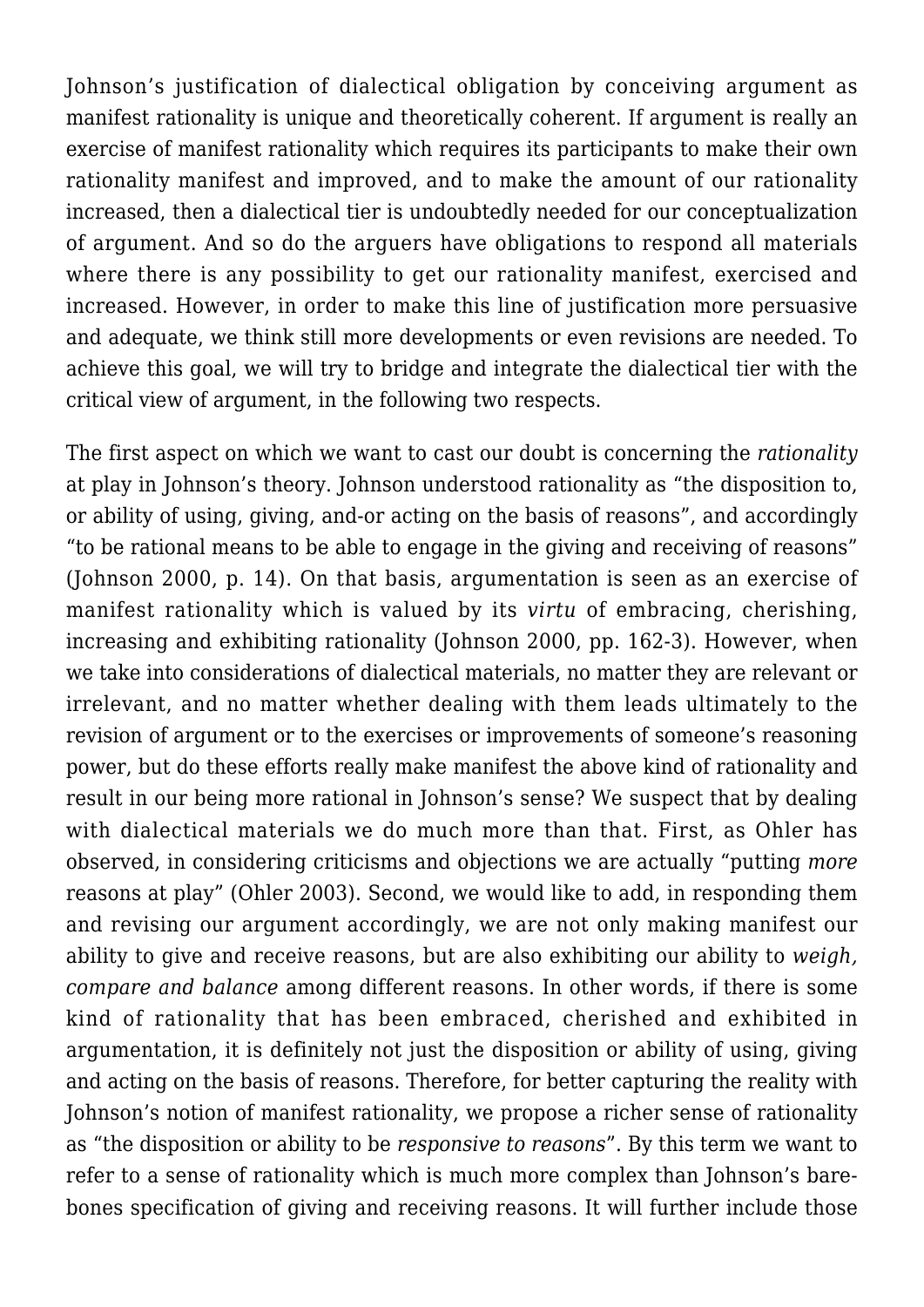abilities of *quantifying* reasons, of *measuring* the quality/force of reasons, and of *regulating* the interaction among reasons. These are, in our view, what we really manifested in our dealing with dialectical materials. In particular, when arguers are required to make manifest their ability to be responsive to reasons, it is obvious that they will firstly be responsive to the *varieties* of reasons. This means they will not only provide reasons of their own, but also take into account reasons from the others (i.e. taking account of dialectical materials), and specifically, they will have to consider both reasons in favor of and against the thesis (i.e. dealing with objections/criticisms/ alternatives). Furthermore, they will in this process also be responsive to the *quality/force* of reasons, and to the *interaction* between different reasons. This means they will be able to weigh the force of different reasons, to value them differently with respect to strength, and to accept, improve or reject them accordingly, and at last, to balance among these reasons thereby to find the strongest or most appealing reasons and better arguments (i.e. revising and improving his arguments).

The second aspect we think in need of further development is related to the *normative* requirements generated by manifest rationality. Johnson has made great efforts, in his recent works, to specify what the arguer is actually obliged to do in order to make rationality manifest, i.e. the Specification Problem, and to resolve in which way we can judge that the arguer has adequately fulfilled these obligations, i.e. the Dialectical Excellence problem. Undoubtedly, Johnson's exploration on these issues is profound and elaborate, and his achievements are valuable. But a meticulous critic can still find something wanting in his solutions.

Firstly, Johnson ignores, to our understanding, the exploration on a more general normative aspect with respect to the ways of fulfilling the requirement of manifest rationality. That is, in argumentation it is required that rationality "must be seen to be done", but can we do that in an *unreasonable/irrational* way? Or, what is the right/acceptable way of making rationality manifest? This is a reasonable question. It was well hinted by Ohler's accusation that responding to criticisms which are believed or known to be misguided is "in one important sense of the word quite *irrational*" (Ohler 2003). And it was also perfectly embodied in van Eemeren's suspicion that we can even try to fulfill the requirement of manifest rationality "by arguing in what Perelman calls a 'quasi-logical', and sometimes fallacious way…[or] there may be techniques of purporting to deal with all criticisms while responding in fact only to those that are most easy to answer. You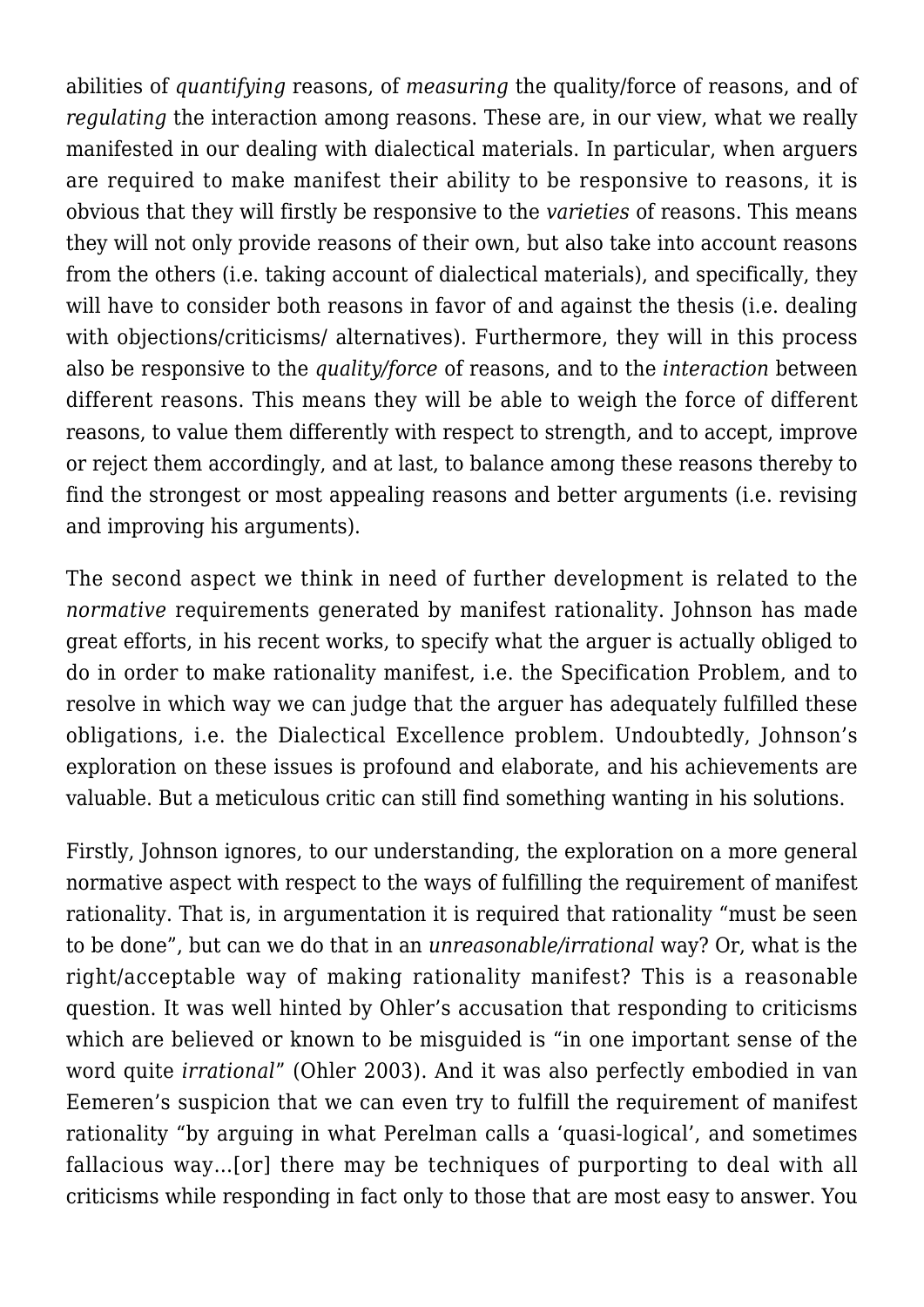can pretend to deal with all objections without actually treating them satisfactorily" (van Eemeren 2001). However, Johnson does not propose any *general* norms governing our ways of making manifest our rationality. We believe that this is an important issue in need of development, and more importantly, it is where many others started to misunderstand manifest rationality and thereby interpreted or criticized it as a *rhetorical* requirement (Hansen 2002, van Eemeren 2001). We will not here accuse Johnson of not providing any ideas on this issue, for you can find some relevant basic ideas underlying his recent discussions, that is, "firstly, choose the right dialectical materials, and then deal with them in an adequate way". Nevertheless, what could count as *right* and *adequate* still leaves room for different interpretations and misunderstandings. And we suspect that, based on his own articulation of manifest rationality, he is not able to exclude those misunderstandings. If rationality only means an ability to engage in giving and receiving reasons, then an elaborate selection and arrangement of responses to some insignificant, unimportant or easy criticisms can still exhibit our being able to give and receive reasons. Moreover, when we use some sort of techniques to successfully pretend that we've already satisfactorily dealt with all objections, it likewise has the same effect that our arguing *appears* to be rational, or that our rationality is *seen to be done*. The point we want to indicate here is that there is a lack of normative constraints intrinsic to the ways of fulfilling the requirement of manifest rationality. And we believe a solution can be found if we bring closer Johnson's dialectical tier and manifest rationality with the critical view of argument. If we could understand manifest rationality as essentially a similar requirement of seeking most appealing reasons or better argument, we will have to recognize that the process of arguing is not simply an accumulation of different or more reasons, nor is it a subtle construction by dealing with materials which are faked, deceitful or not genuine with respect to our thesis or argument. In other words, through such integration we can understand dialectical tier as an embodiment of critical scrutiny function, which will intrinsically set out some inner constraints for its process, and in this way it will help us to build up a better and clearly fixed fence that could keep many misunderstandings and interpretations away.

Secondly, Johnson's specification of arguer's dialectical obligations seems to be problematic. In his recent works, Johnson wants to develop a specific method which does not "all depend on context" (Johnson 2007a) to determine the arguer's dialectical obligations. To realize this goal, he seems to have set out two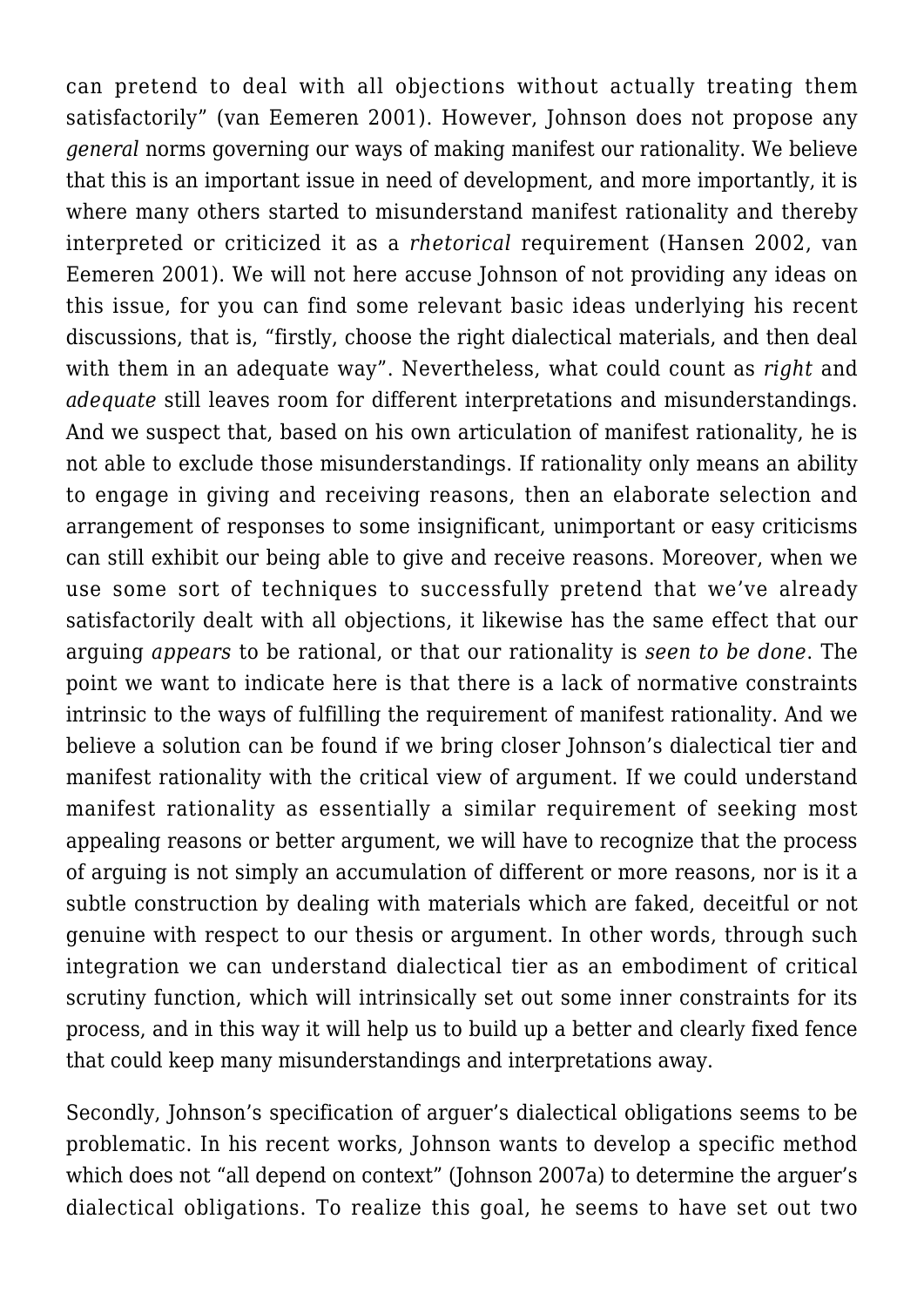principles. On the one hand, it appears that he endorses the principle that arguer's obligations are incurred with respect to the dialectical material's capacity/strength to undermine the argument. This principle is incarnated in his ways of prioritizing dialectical materials (Johnson 2001) and in his ways of unpacking of "The Standard Objections" by the criteria of "proximity/strength/salience" (Johnson 2007a). The underlying motivation for this principle, obviously, is to detect the strength or viability of argument and thus to revise it for a better one. On the other hand, he also seems to endorse another principle that arguer's obligations are incurred with respect to the requirement of *making rationality manifest*. This principle is perfectly embodied in his requirement of dealing with neutral, positive, misguided and unreasonable materials, which might only be request for clarifications or with no effect on weakening or threatening the argument. The motivation for this principle, as we have already indicated, is to make our rationality exercised, exhibited and improved. But can these two principles be well integrated together in his theory? By requiring the responses to neutral, positive and misguided materials, it appears that Johnson explicitly makes the latter principle outweigh the former, for those materials are obviously not qualified as having any effect on detecting the strength and viability of the arguer's argument. Nevertheless, by claiming that "the intervention of the other is seen to lead to the *improvement of the product…a better argument, a more rational product*" (Johnson 2000, p. 161, italics added), and by explaining the reason for dealing with neutral and positive materials as that "still there are times when this material will result in the arguer's having to modify or clarify the argument, which will result in *its being a better argument*" (Johnson 2001, italics added), it seems that he has also reversely put his first principle over the second.

Despite this vague combination of two principles, many scholars also regard his second principle as misleading or harmful. As Adler has complained, it is "imposing excessively burdensome costs on arguers" (Adler 2004, p. 281). Similar to them, we are not well persuaded on this principle either. Firstly, we also have suspicions about the meaning or uses of dealing with misguided and unreasonable materials in the process of arguing. Secondly, even if dealing with neutral and positive materials can possibly result in our argument's being a better one, it is definitely not what usually and frequently happens in reality. And here again we want to urge an integration of Johnson's theory with critical view of argument. In doing so, we will suggest a hierarchy for those two principles, and thereby to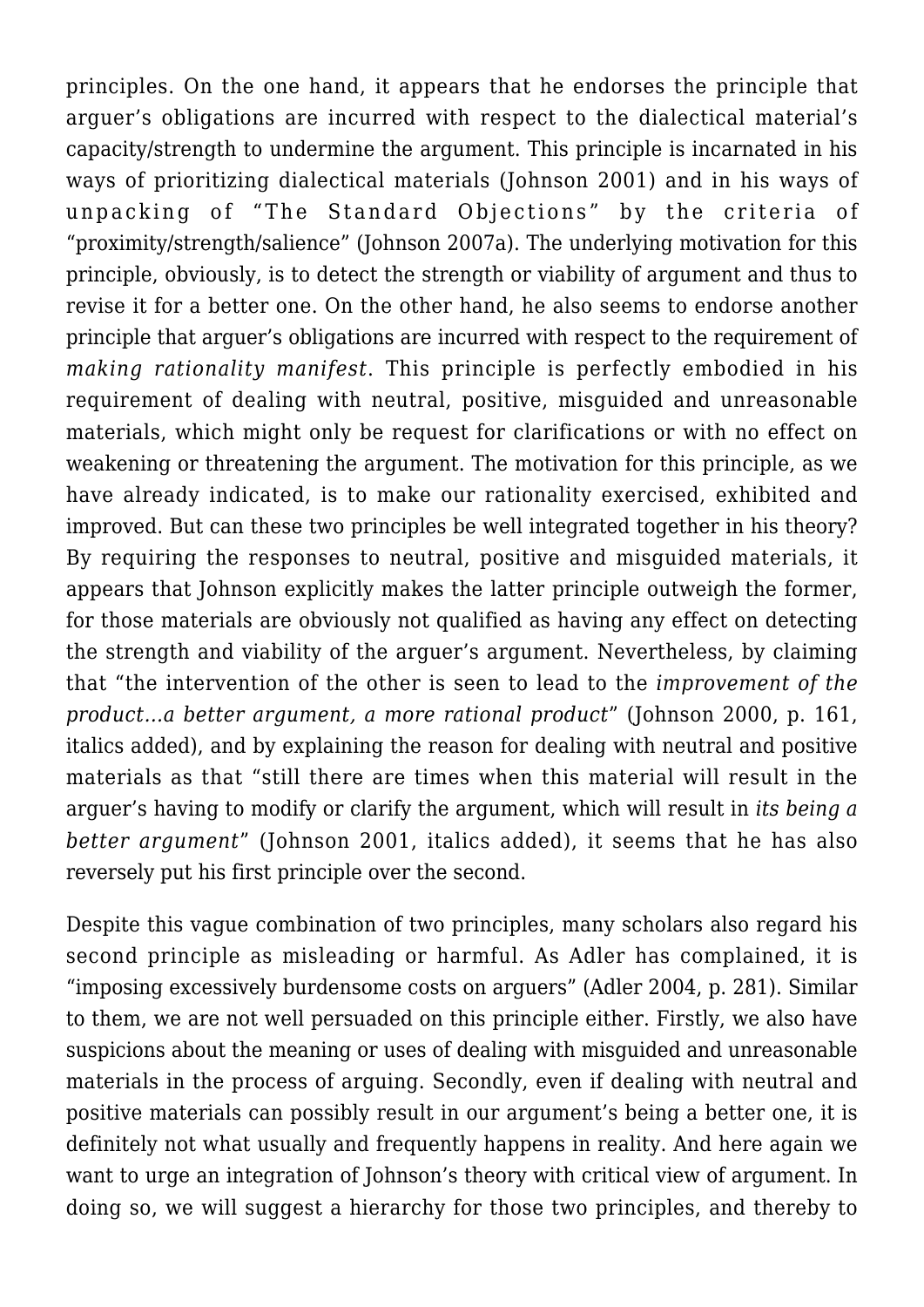eliminate the vagueness and to revise his specification of dialectical obligations. Within a critical view, an argument is an embodiment of the process of critical scrutiny for the truth/acceptability of a thesis, thus we will take the arguer's foremost concern to be the seeking for most appealing reasons and better arguments. With this in mind, we should elevate the first principle over the second. That is, we should incur dialectical obligations only with respect to their relevance and capacity to our potential revisions or improvements of argument. Accordingly, we would like to suggest that we narrow down the scope and contents of dialectical obligations, by discarding those irrelevant, unreasonable, misguided or neutral materials, with which if we deal we can only make some clarifications or corrections of the others, or can only make our rationality exhibited, exercised. In other words, by the act of arguing we rationally and critically justify our thesis, and in the same process at the same time, we also make our ability manifest and the whole world more rational. But this *manifest aspect* comes as spontaneous and secondary. We do not need to intentionally exercise or perform that ability by taking every chances or possibilities, especially when some of them will bring no benefits with regard to our argument under consideration, and some of them will sometimes even result in detours and hindrance. To be brief, the search for more appealing reasons or better argument should outweigh the exhibition of our ability to reason and argue, and the justification of one thesis in question should surpass the desire of *manifestness* of our rationality. Actually, realizing the former will simultaneously realize the latter, while asymmetrically, realizing the latter will normally and easily go beyond the scope of the former.

## *6. Conclusion: Exploring the Critical Dimension within Study of Argument*

In this paper we started with a curiosity to probe into the relationship between dialectical tier and the critical scrutiny function in argument. By a careful reading of Johnson's theory, we disconfirmed our conjecture that the inclusion of a dialectical tier in argument means the thesis is critically established. However, we also urged to bridge Johnson's theory and the critical view of argument, and thereby to make dialectical tier critical in nature. It is, to some extent, a promising proposal for the improvements of his theory, as well as the resolutions of some theoretical problems.

Based on this case study of Johnson's theory, we will conclude this paper by claiming that the critical view of argument is important and promising, and more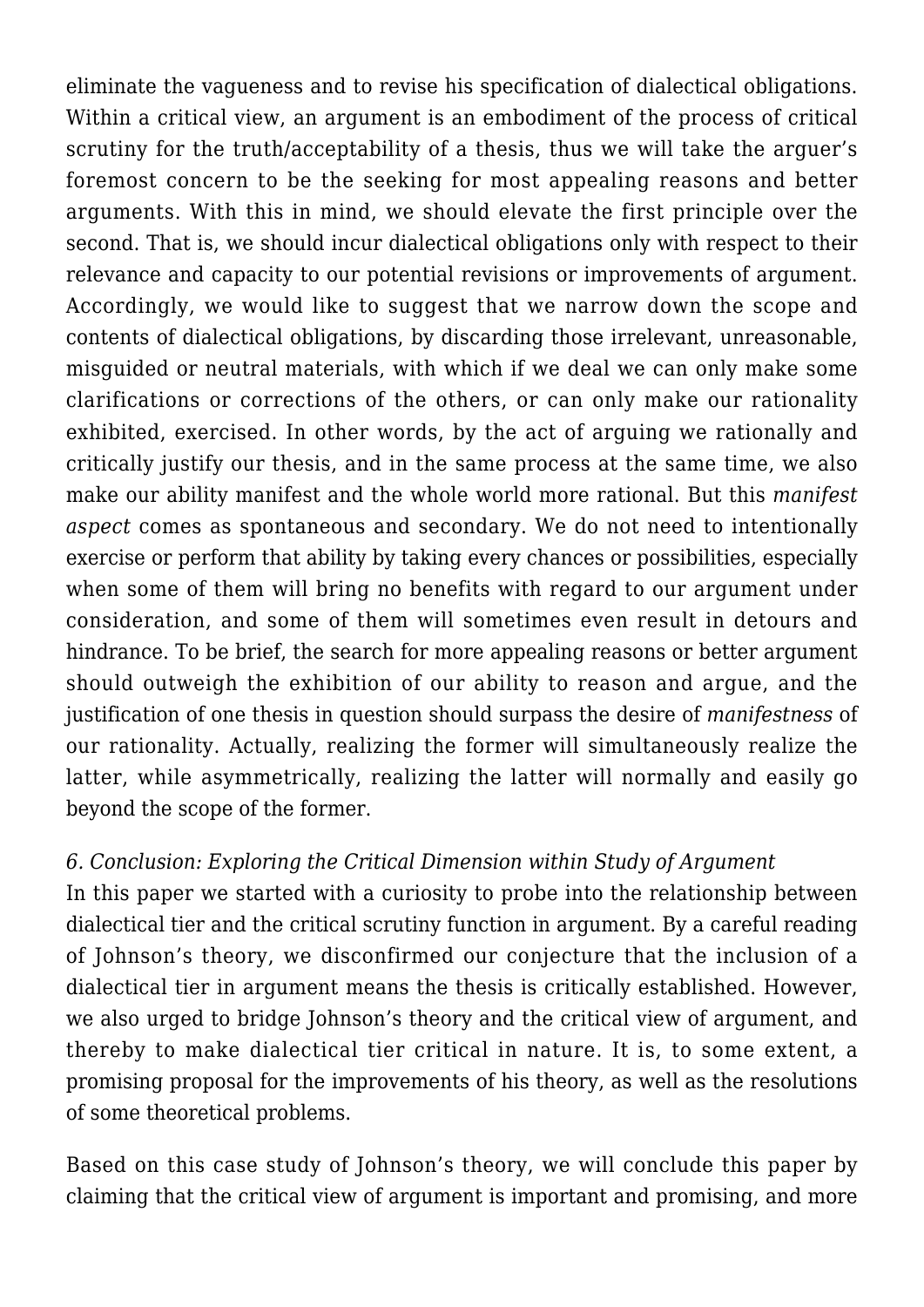serious and thorough study should be done on the critical dimension within our study of argument. Here by *critical dimension* we refer to those theoretical aspects that are developed from the endorsement of critical view of argument. What are those aspects? And what are the issues which will emerge as pivotal in those aspects? Bringing forward a comprehensive framework will go beyond the limit of this paper, here we can only sort out some important theoretical questions which deserve our better reflections.

What are the underlying assumptions or justifications of the critical view of argument? The arguers as fallible? Or/and with a fallibilist attitude? Or/and every thesis is fallible? Or/and every argument is vulnerable? What are their implications in our theories of argument?

How is the function of critical scrutiny performed? What is the mechanism underlying the interaction of different reasons, especially, between reasons *for* and *against* (such as in conductive argument)? By what principles or methods can we judge some of them outweigh the other?

How is the critical dimension embedded differently in different theories of argument? For what reasons? How can we use critical dimension as a better perspective to further indicate their theoretical divergences, and also to better bridge them?

## **NOTES**

**[i]** The work in this paper is supported by the Chinese MOE Project of Key Research Institute of Humanities and Social Sciences at Universities (2009JJD720022), and by the Chinese MOE Project of Humanities and Social Sciences (10YJC72040003).

**[ii]** Thanks to two anonymous reviewers for their helpful comments and suggestions for our revisions here. And we would also like to respond to their criticisms with regard to our 'mischaracterizing' of Johnson's theory. That is, it seems that we are using our process-oriented understanding of argument to unjustly misinterpret and criticize Johnson's ideas, which are, as he himself has clearly claimed, product-oriented. Our responses will consist of the following three points. First, as we have already clarified in the second section, the critical view of argument which we proposed and articulated in this paper is not processoriented or a process-conception of argument, but a general view or perspective of argument which could be embodied in both the process and product of argument. Second, although Johnson's view of argument, generally speaking,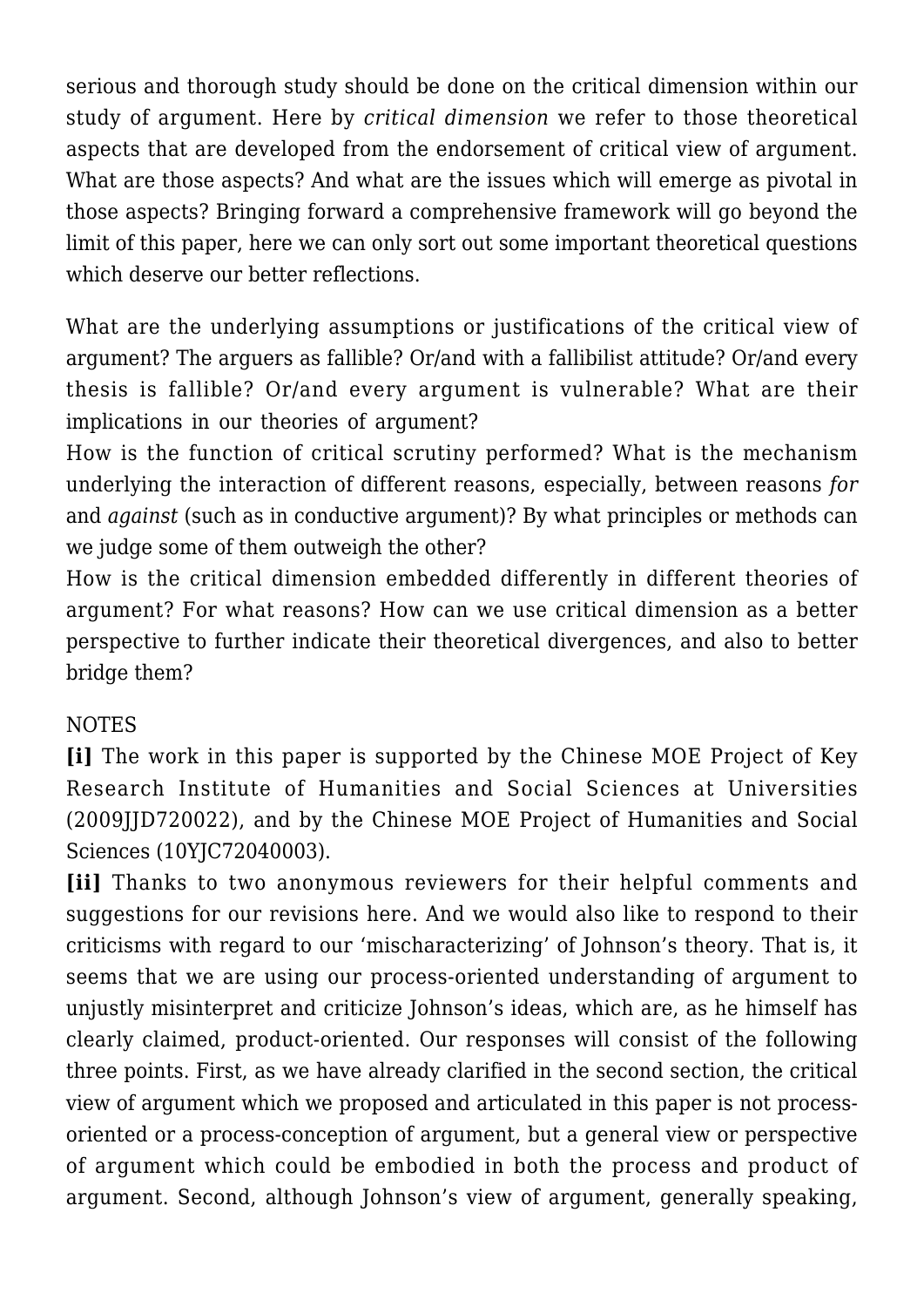could be regarded as product-focused, we believe that his theory has also clearly and inevitably involved "an appreciation of argument as a process" (Johnson 2000, p. xi). Even though Johnson himself does endorse explicitly the argument as process/product distinction, and claimed that his theory is product-oriented, his discussions of many issues within his theory are still falling back on the process level of argument. For example, his articulation of manifest rationality is unpacked into the process of arguing, and his resolution to the fundamental Specification Problem (of dialectical obligations) is based on a division of the process of arguing into "phases of constructing argument and revising argument" (Johnson 2001). Third, in this paper the topics we mainly discussed are the idea of rationality, the justification of dialectical obligation, and the normative requirements of incurring dialectical obligations, none of them are restricted to the product or process level of argument. Neither do our comparison and integration between Johnson's ideas on dialectical tier and the critical view of argument. Therefore, given the above three points, it is now easy to see that it might be inappropriate or misleading to consider the merits and arguments in this paper using the framework of argument as product/process distinction, since it is a different or, to some extent, irrelevant framework. And it is not really the case that we are just reading Johnson's argument-as-product ideas from an argumentas-process view

#### REFERENCES

Adler, J. E. (2004). Shedding Dialectical Tiers: A Social-Epistemic View. *Argumentation 18*, 279-293.Eemeren, F. H.van, (2001). Commentary on Johnson's More on Arguers and Their Dialectical Obligations. in H. V. Hansen, C. W. Tindale, J. A. Blair and R. H. Johnson (Eds.), *Argumentation and Its Applications, Proceedings of the 4th OSSA Conference*, Ontario: CD-ROM.

Hansen, H. (2002). An Exploration of Johnson's Sense of "Argument", *Argumentation 16*, 263-276.

Johnson, R. H. (1995). The principle of vulnerability. *Informal Logic 17*, 259-269.

Johnson, R. H. (1996a). The Need for a Dialectical Tier in Arguments, in *Lecture Notes in Computer Science, vol.1085. Proceedings of the International Conference on Formal and Applied Practical Reasoning* (pp. 349-360), London: Springer-Verlag.

Johnson, R. H. (1996b). *The Rise of Informal Logic*. Newport News: Vale Press. Johnson, R. H. (2000). *Manifest Rationality: A Pragmatic Theory of Argument*. Mahwah: Lawrence Erlbaum Associates.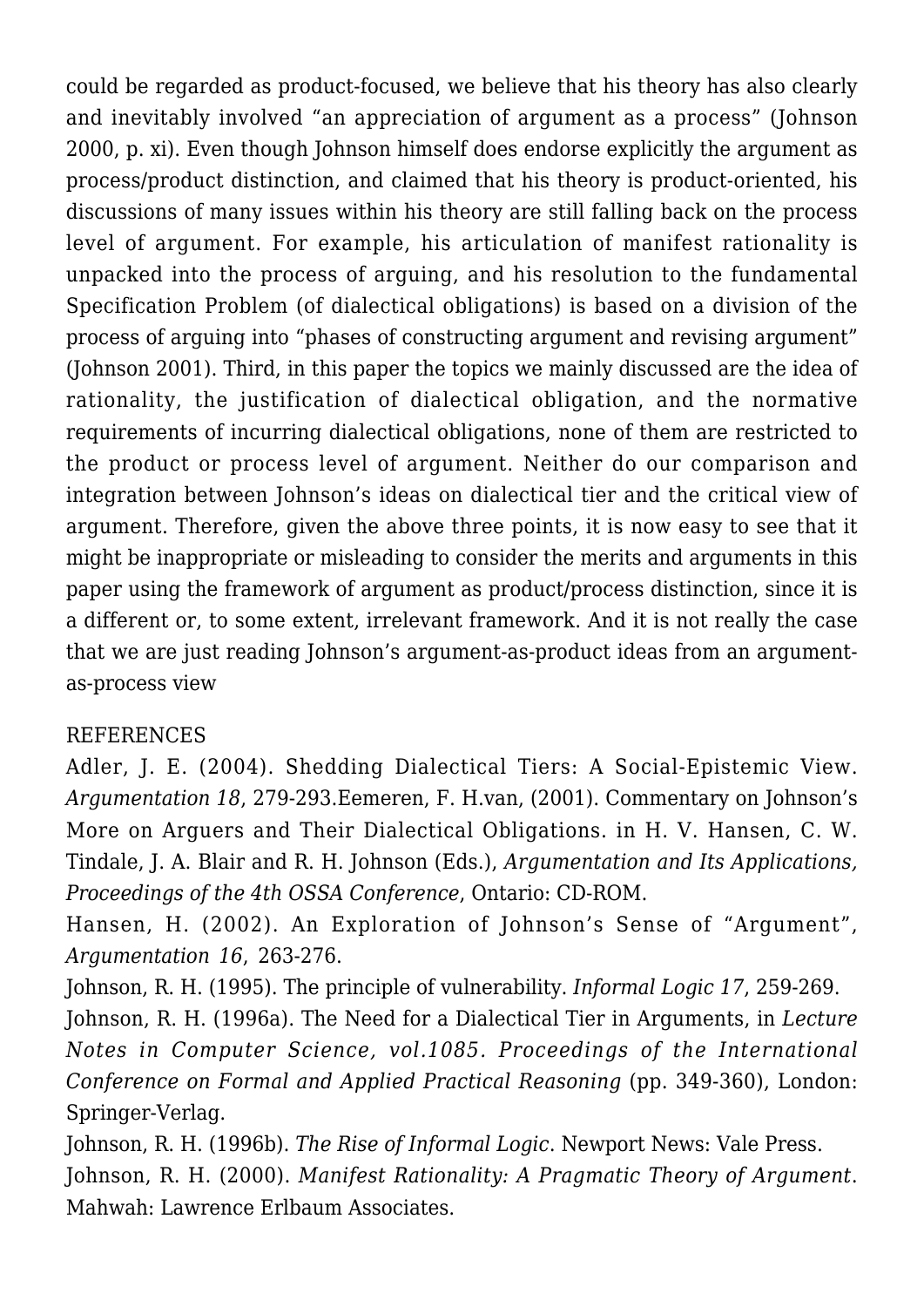Johnson, R. H. (2001). More on Arguers and Their Dialectical Obligations. In H. V. Hansen, C. W. Tindale, J. A. Blair and R. H. Johnson (Eds.), *Argumentation and Its Applications, Proceedings of the 4th OSSA Conference*, Ontario: CD-ROM.

Johnson, R. H. (2007a). Anticipating Objections as a Way of Coping With Dissensus, in H.V. Hansen, C.W. Tindale, J.A. Blair, R.H. Johnson, D.M. Godden (Eds.). *Dissensus and the Search for Common Ground. Proceedings of the 7th OSSA Conference*, University of Windsor. CD-ROM.

Johnson, R. H. (2007b). Responding to Objections. In F. H. van Eemeren, J. A. Blair, C. A. Willard & B. Garssen (eds.), *Proceedings of the Sixth conference of the International Society for the Study of Argumentation* (pp.717-722), Amsterdam: Sic Sat.

Johnson, R. H. & Blair, J. A. (1983). *Logical Self-defense*, Toronto: McGraw-Hill Ryerson.

Johnson, R. H. & Blair, J. A. (2006). *Logical Self-defense*. New York: Idea Press.

Kauffeld, F. (2007). Two views of the Necessity to Manifest Rationality in Argumentation. In H.V. Hansen, C.W. Tindale, J.A. Blair, R.H. Johnson, D.M. Godden (Eds.). *Dissensus and the Search for Common Ground. Proceedings of the 7th OSSA Conference*, University of Windsor. CD-ROM.

Keith, W. (1995). Argument Practices. *Argumentation 9*, 163-179.

Leff, M. (2003). Commentary on A. Ohler's 'Rationality in Argumentation'. In J. A. Blair, D. Farr, H. V. Hansen, R. H. Johnson & C. W. Tindale (eds.), *Informal Logic @ 25: Proceedings of the Windsor Conference*. Windsor, Ontario: CD-ROM.

Meiland, J. (1981). *College Thinking: How to Get the Best out of College*. New York: The New American Library.

Ohler, A. (2003). Rationality in Argumentation. In J. A. Blair, D. Farr, H. V. Hansen, R. H. Johnson & C. W. Tindale (eds.), *Informal Logic @ 25: Proceedings of the Windsor Conference*. Windsor, Ontario: CD-ROM.

O'Keefe, D. (1977). Two Concepts of Argument. *Journal of the American Forensic Association 13*, 121-128.

Perelman, C. (1982). *The Realm of Rhetoric*. Notre Dame: University of Notre Dame Press.

Scott, R. (1987). Argument as a Critical Art. *Argumentation 1*, 57-71.

Toulmin, S. E. (1958). *The Uses of Argument*. Cambridge: Cambridge University Press.

Xie, Y. (2008). Dialectic within Pragma-Dialectics and Informal Logic, in Takeshi Suzuki, Takayuki Kato & Aya Kubota (Eds.), *Argumentation, the Law and Justice: Proceedings of the 3rd Tokyo Conference on Argumentation* (pp.280-286), Tokyo: